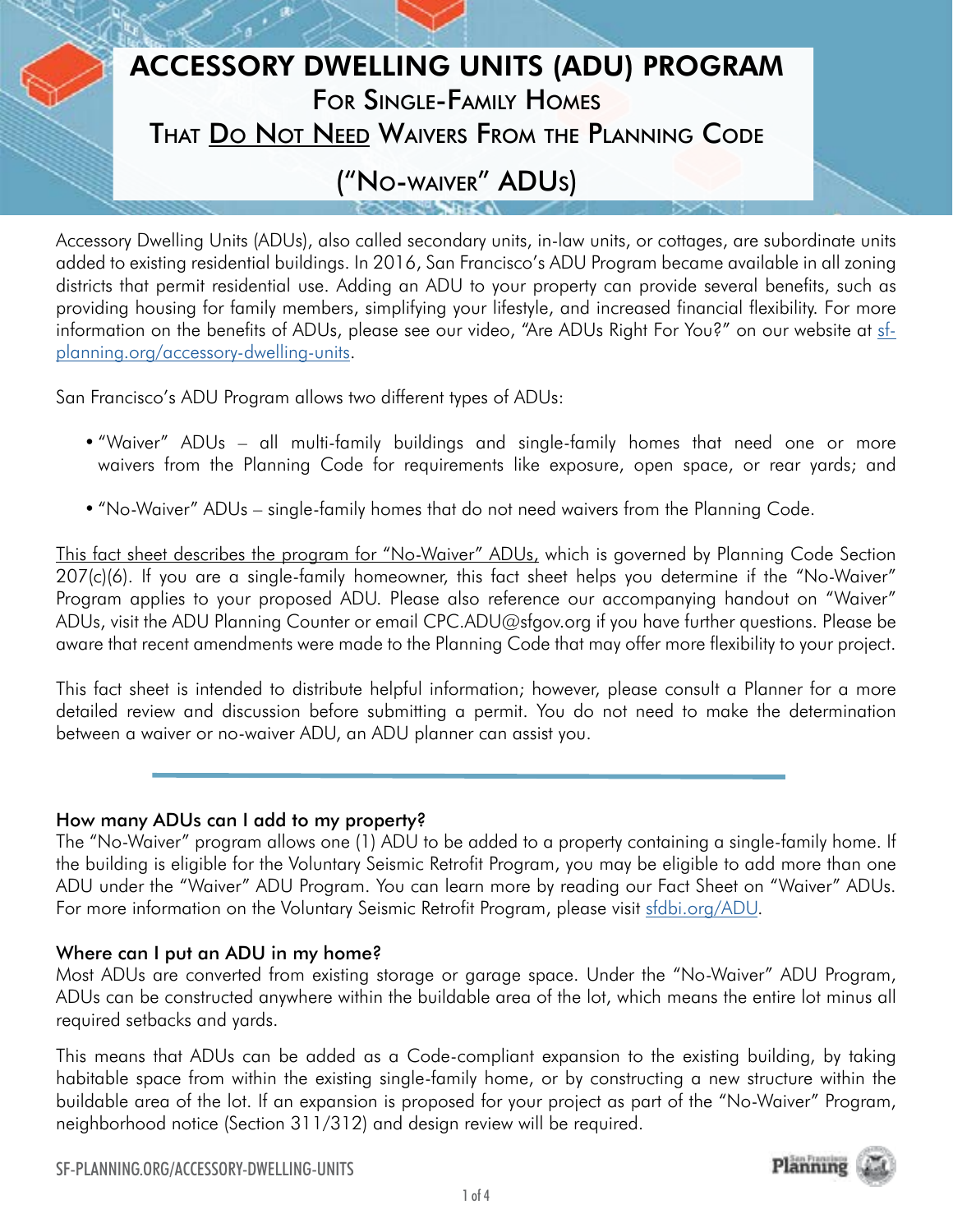#### Does this program apply to my proposed ADU?

In order to be eligible for this program, you must meet all other Planning Code requirements. The project must not need any waivers, or the administrative exceptions, from open space, rear yard or reduced exposure:

Rear Yard Setbacks: Rear yard setbacks vary by zoning district. If your lot is zoned RH-1 or RH-1(D), 25 percent of your rear yard must remain open. For all other zoning districts, this requirement ranges from 25-45 percent, with provisions to adjust based on your neighbors' rear yards. In any zoning district, the required rear yard may not be less than 15 feet. If there is an authorized auxiliary structure located in the rear yard, the "No-Waiver" ADU Program cannot be used to convert that structure to an ADU.

Open Space: If your lot is zoned RH-1 or RH-1(D), there must be 300 sq. ft. of private open space per unit (such as on private decks), or 400 sq. ft. of shared space per unit (such as a shared rear yard). The open space requirement depends on zoning district, and in districts other than RH-1 or RH-1(D) the requirements can range from 125 to 36 square feet of open space per unit. It is important to ensure that access to open space from all existing units is retained.

Exposure: This is Planning's requirement for access to natural light. The proposed ADU must be able to place a window in a living room or bedroom that faces onto an open area. This open area could be a rear yard that meets Code (as discussed above), onto a street, or onto an open area that is at least 25'x 25' and expands at each story at upper levels.

If your proposed ADU needs waivers from one or more of these requirements, the "Waiver" ADU Program may be applicable. Please reference our Fact Sheet on the "Waiver" ADUs.

# Other Planning Code Requirements

The most common requirements include permeability and landscaping in your required front setback, and street tree planting or payment of the in-lieu fee (under the regulations of Public Works); all other Code requirements must be met. Certain impact fees may also be required, including a child care impact fee. No parking is required for the ADU under this program.

# Will my ADU be rent controlled?

Under the "No-Waiver" Program, a new ADU would not be subject to rent control but may be subject to other components of the Rent Ordinance such as eviction controls. However, if you fall under the "Waiver" Program, the ADU will likely be subject to rent control. Please see our Fact Sheet for "Waiver" ADUs.

# Can I use my ADU for short-term rentals?

No. Accessory Dwelling Units are ineligible for the Short Term Rental program.

#### Can I Sell my ADU?

No; ADUs under this program are ineligible to be subdivided and sold separately.

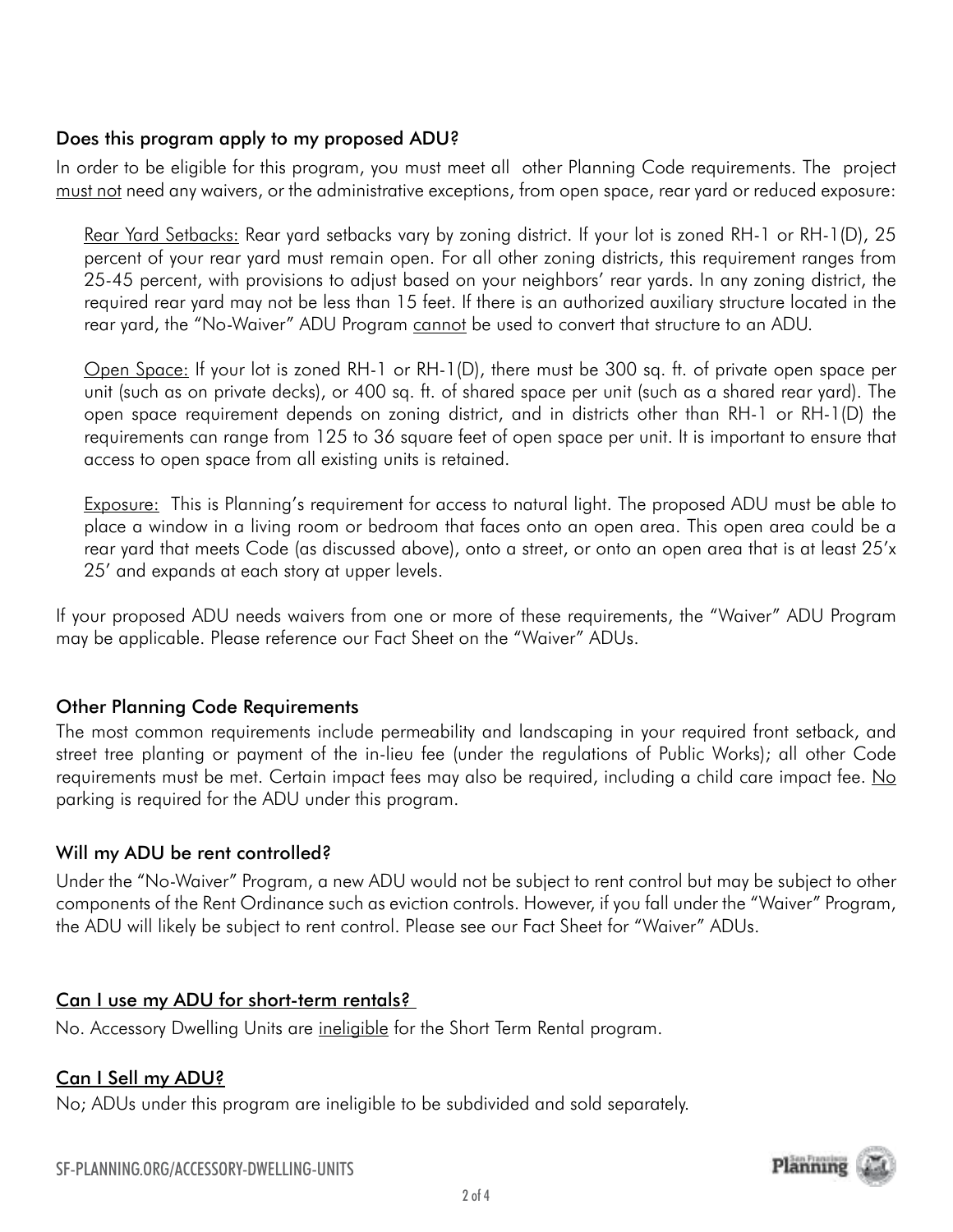#### Review Process: What's involved?

If the proposed ADU is within the existing built area of your single-family home, the review process will be straightforward and should take less than 120 days. Planning will review and provide comments at the counter.

If the proposed ADU includes an expansion, neighbors within 150 feet of the subject property and relevant neighborhood groups must be notified for a 30-day public review period. This process, under Planning Code Section 311 or 312, is called Neighborhood Notification and may take 4 to 6 months. The Discretionary Review process will also apply, similar to all other expansion permits reviewed by the Planning Department.

#### NEXT STEPS